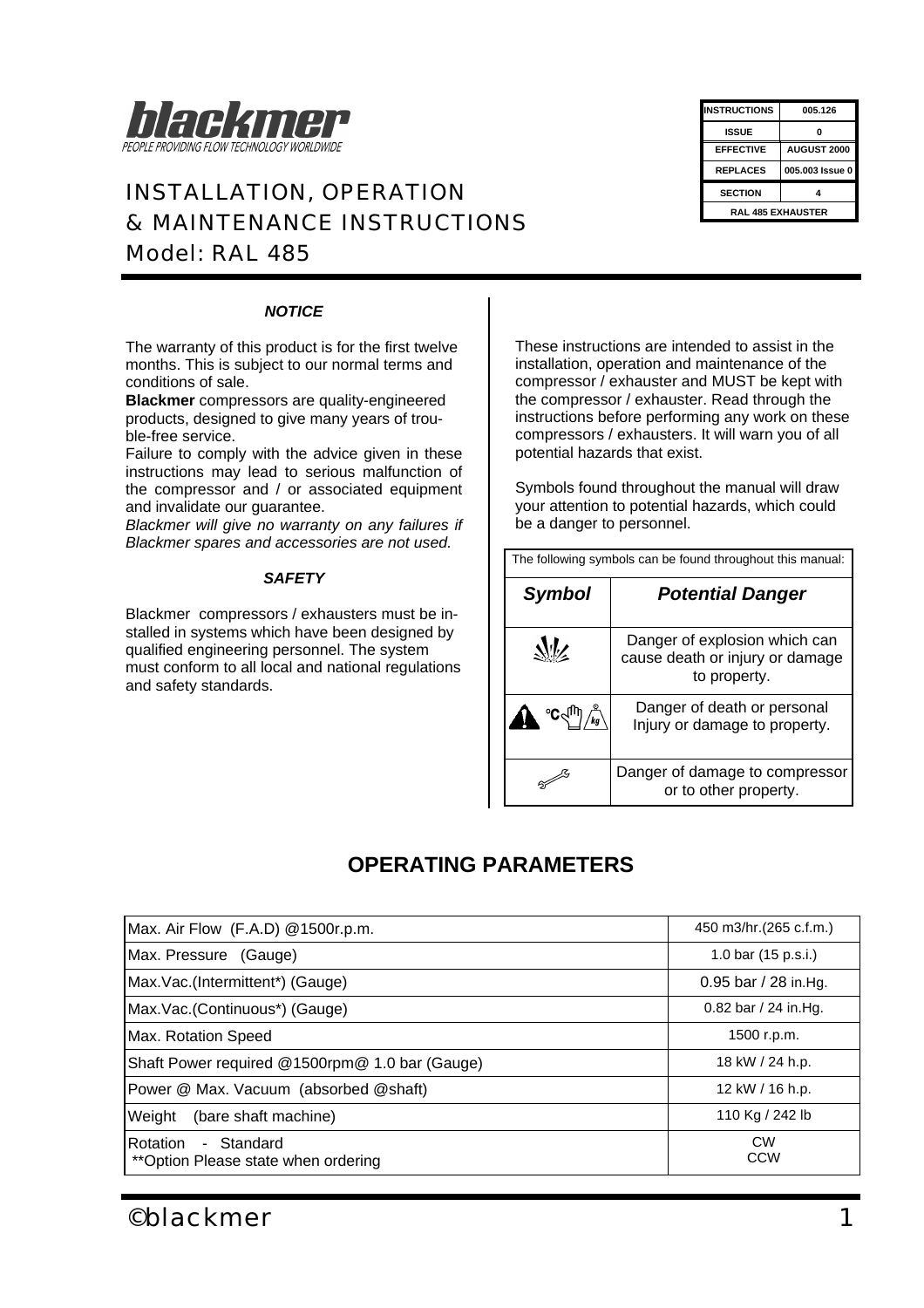

**SAFETY FIRST!**

**Operating Pressure (bar gauge)**

## **Pressurised Gases**

Before installing the vacuum pump, ensure the vessel to which the pump is connected is certified to withstand the pressure and / or vacuum produced.

**Ensure that adequately sized relief valves have been fitted to protect the vessel. Ensure both vessel and valves conform to current legislation.** 

The vacuum pump should have separate vacuum and pressure relief valves fitted. Blackmer supply pressure and vacuum relief valves for this purpose.



## **Heavy Components**

There are components within the vacuum pump of sufficient weight to cause injury if mishandled.

The vacuum pump can be lifted with straps around the body.

**Do not attempt to lift the vacuum pump without disconnecting it from the base frame.**

#### **Noise Levels**  $\leq$

Prolonged exposure to excessive noise will cause serious hearing damage to any personnel within close proximity.

A notice should be clearly marked and in a readable position so that operators are warned of any hazard and should wear ear defenders - as specified by current legislation



## **Health Precautions**

Contents of the tank, pipe work, vacuum pump and filters could be life threatening. Ensure there are adequate notices, warning of the dangers to health.

## **Static Electric**

Care should be taken to ensure that, where necessary, this equipment is earthed in accordance with BS 5958 Part 1 (1980) and Part 2 (1983), - Control of Undesirable Static Electricity.



The mounting of the vacuum pump must be correctly engineered and safely secured. The pipe work should not impart any strain on the vacuum pump flanges.

## **Volatile Gases**

Gas/air mixtures which are potentially volatile/explosive must not be introduced or allowed to be introduced into the vacuum pump.

If volatile vapours are passed through the vacuum pump, adequate flame arresters and protective devices must be fitted.

 Blackmer will not take any responsibility for the recommendation, performance or the safety of the vacuum pump in these conditions.

## **Hot Gases**

The temperature of the air leaving the vacuum pump can reach in excess of 200 deg. C (measured at the discharge port). This will be subject to operating conditions and running time.

Ensure that the high temperatures do not adversely affect the product and any material used in the system. Where possible fit guards to prevent hot surfaces being touched.

Fit clearly marked signs in readable positions to warn of potentially hot surfaces on the vacuum pump, pipework and ancillaries, which will burn if touched.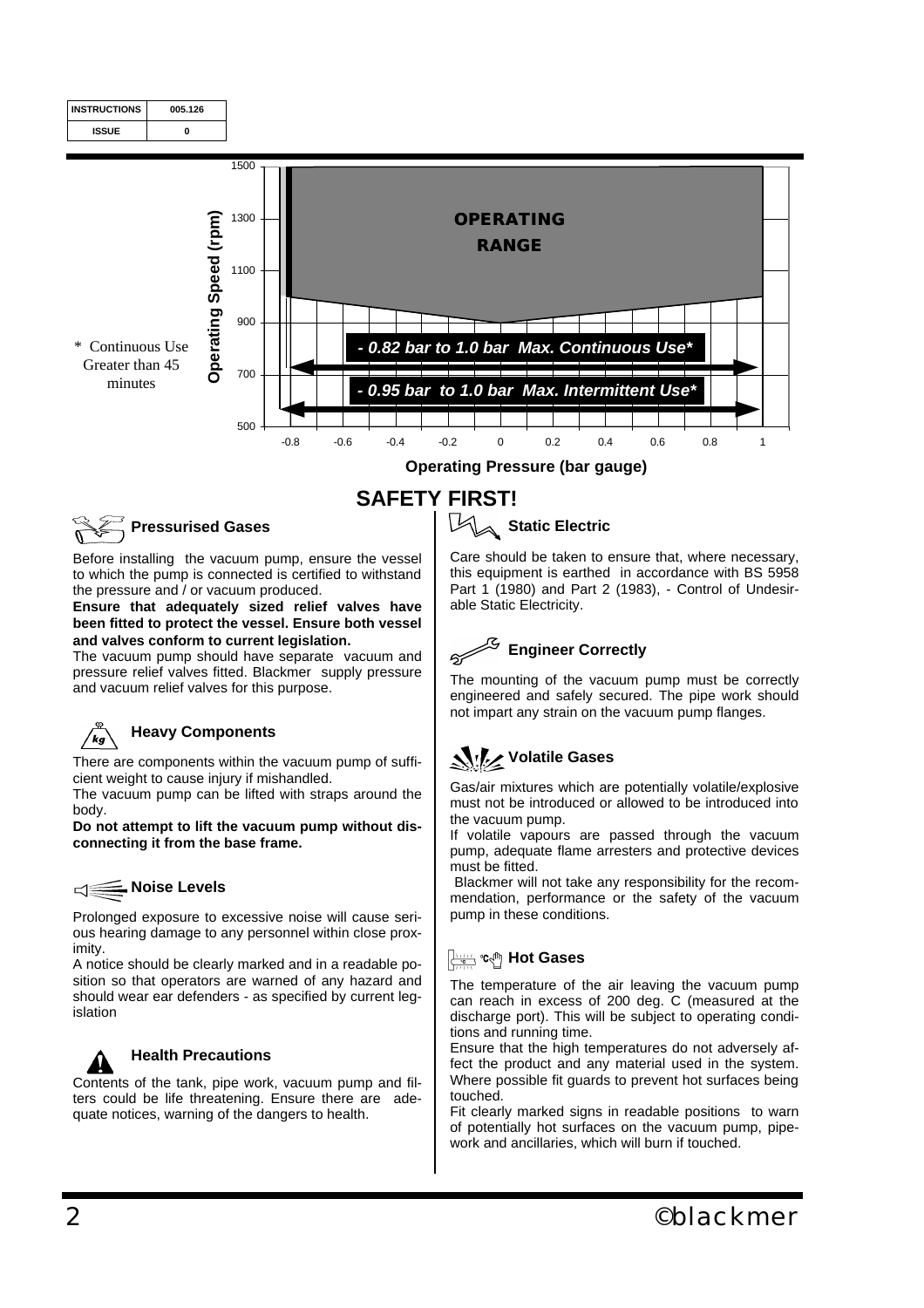| <b>INSTRUCTIONS</b> | 005.126 |
|---------------------|---------|
| <b>ISSUE</b>        | ŋ       |



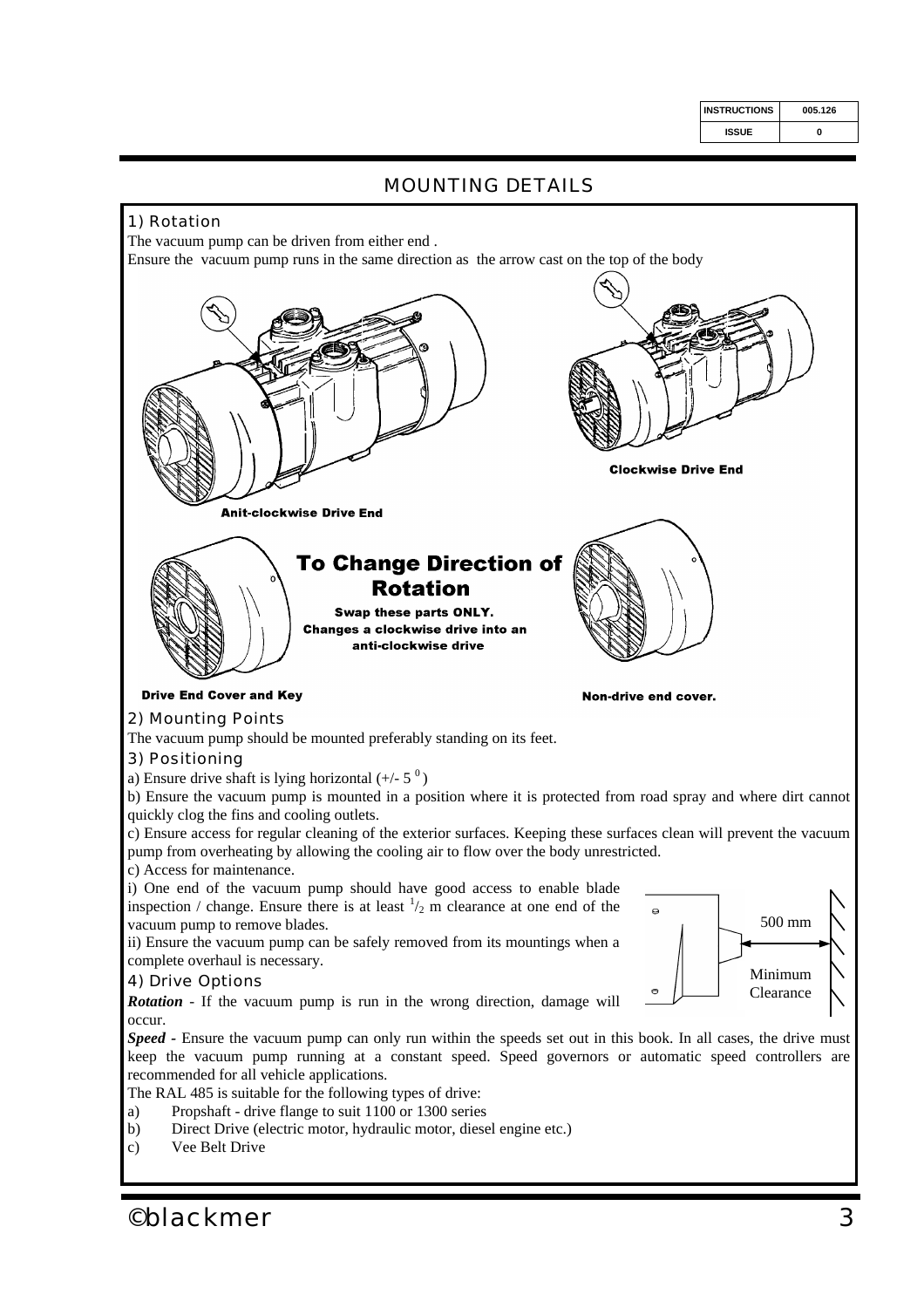| <b>INSTRUCTIONS</b> | 005.126 |
|---------------------|---------|
| <b>ISSUE</b>        | Λ       |

## *DRIVE SYSTEMS – PROP SHAFT*

## *1) Safety!*

Propshafts must be guarded. It is suggested that support hoops are fitted to prevent further damage if one end becomes detached.

## *2) Starting Speeds*

If the propshaft is fitted to a P.T.O., a torque- limiting device must be fitted to protect the P.T.O. from possible damage due to excessive start-up torque or seizure of the vacuum pump. Torque limiting devices are available from Blackmer Mouvex Ltd. who will not accept consequential damage to the P.T.O. or gearbox. The P.T.O speed must be set to the correct compressor

running speed before it is engaged.

then be engaged slowly.

## *3) Alignment*

The drive shaft and the vacuum pump shaft must be parallel to within one degree and have a maximum of 10º compound mis-alignment. Universal joints must be in phase and slip joint in mid position as shown below.

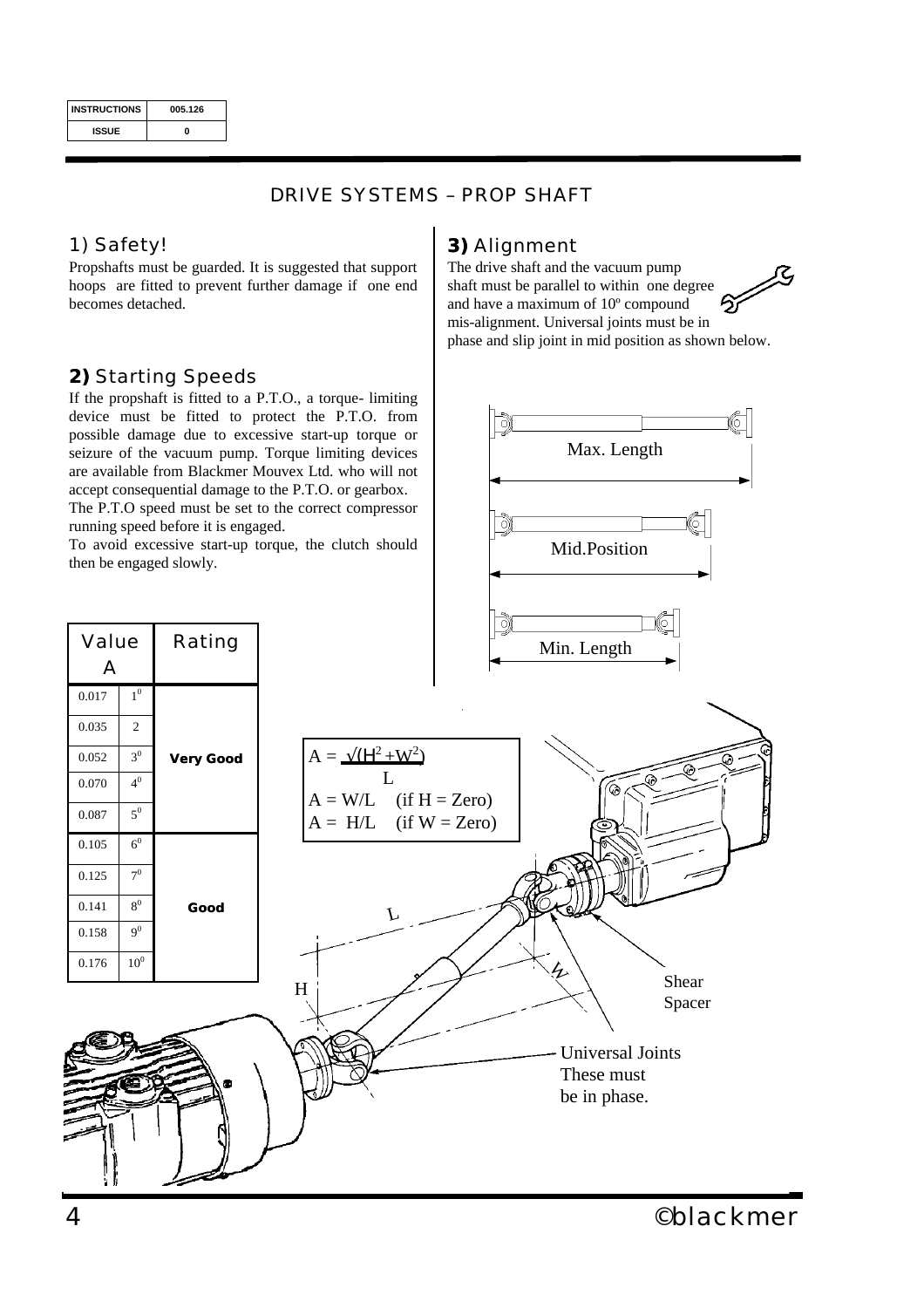## *DRIVE SYSTEMS – HYDRAULIC DRIVE*

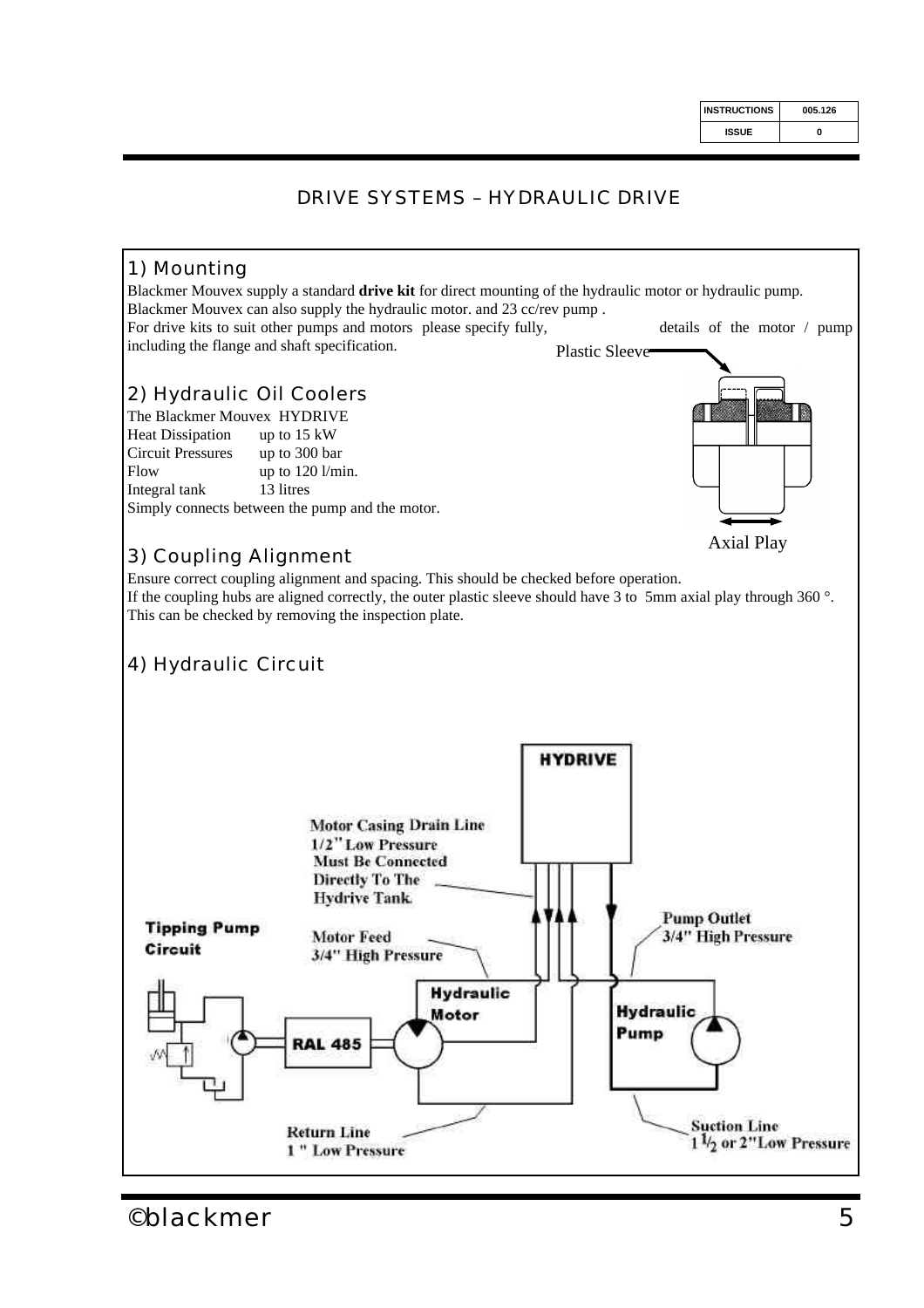| <b>INSTRUCTIONS</b> | 005.126 |
|---------------------|---------|
| <b>ISSUE</b>        | ŋ       |

## *BELT DRIVE*

*1) Safety* - Ensure all belts and pulleys are properly guarded in compliance with current legislation. *Ensure the guarding does not obstruct the cooling fan air flow.*



*2) Drive Arrangement*

The driven pulley must be mounted on a jackshaft, supported by two plummer block bearings, and used in conjunction with a flexible coupling. To enable the belts to be tensioned the plummer blocks and the vacuum pump would have to be mounted on the same adjustable frame.

Alternatively, a jockey pulley could be used.



## *3) Fitting Belts and Pulleys*

i) Check the grooves for any chips, bruising, scoring or excessive wear.

ii) Clean-up the shaft if necessary, and smear some copper slip on it.

iii) Assemble each pulley and tapered bush onto the shafts - ensuring the correct

pulley size goes onto the correct shaft. Push them as far onto the shaft as possible, then tighten the grub screws lightly. iv) Check the belts for cracks (due to slippage), swelling or softening (due to oil or cutting fluids contamination) or

any other damage.

v) Set the drive shaft and vacuum pump to the correct centre distance, "A".

vi) Before fitting belts, move either the drive unit or the vacuum pump closer by "x" mm to reduce the centre distance.

vii) Fit belts onto pulleys then reset the centre distance to "A" + "y" mm.



*6 ©blackmer*

**Do not prise belts onto the pulleys!**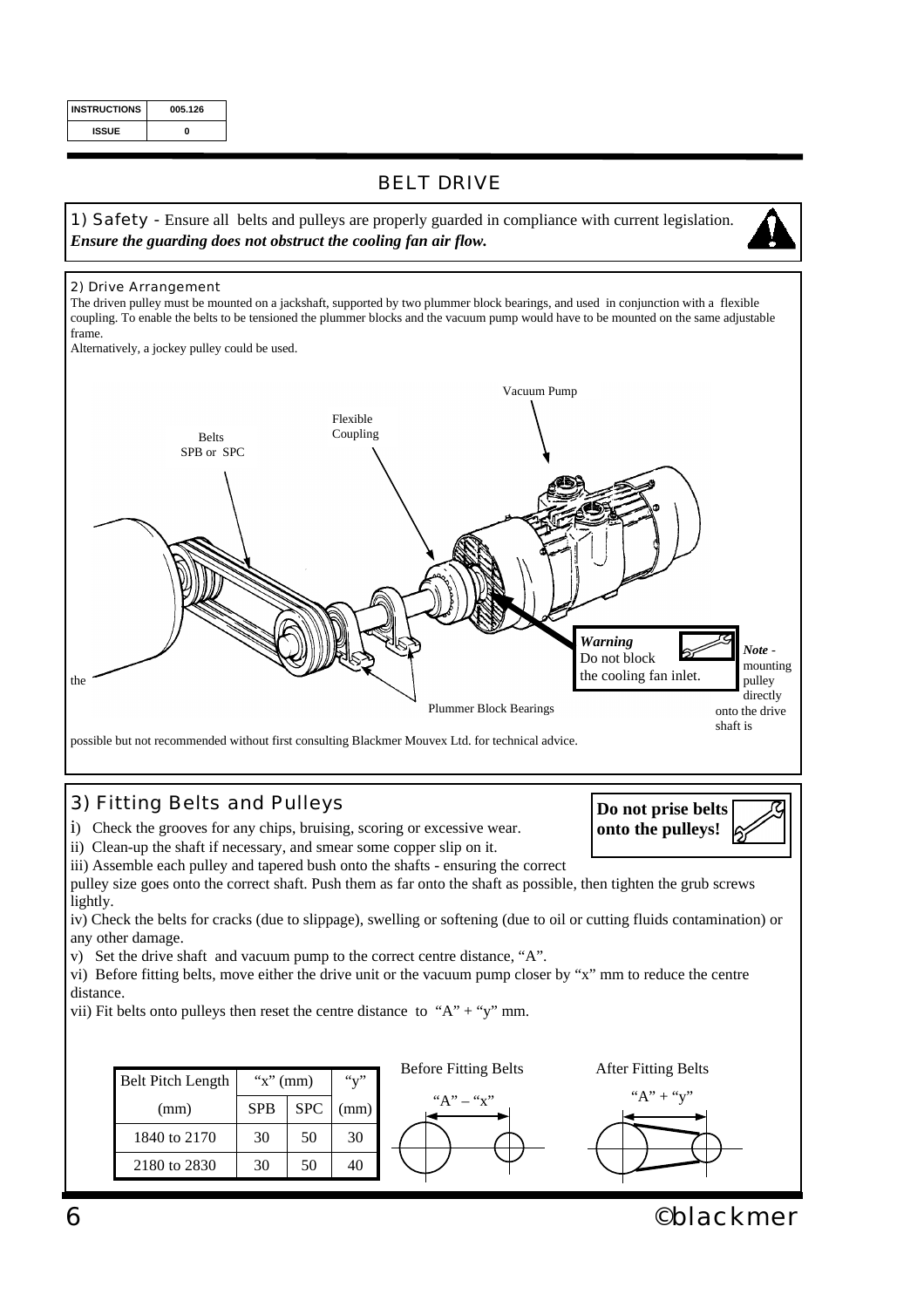

*©blackmer*

**INSTRUCTIONS 005.126**

**0**

**ISSUE**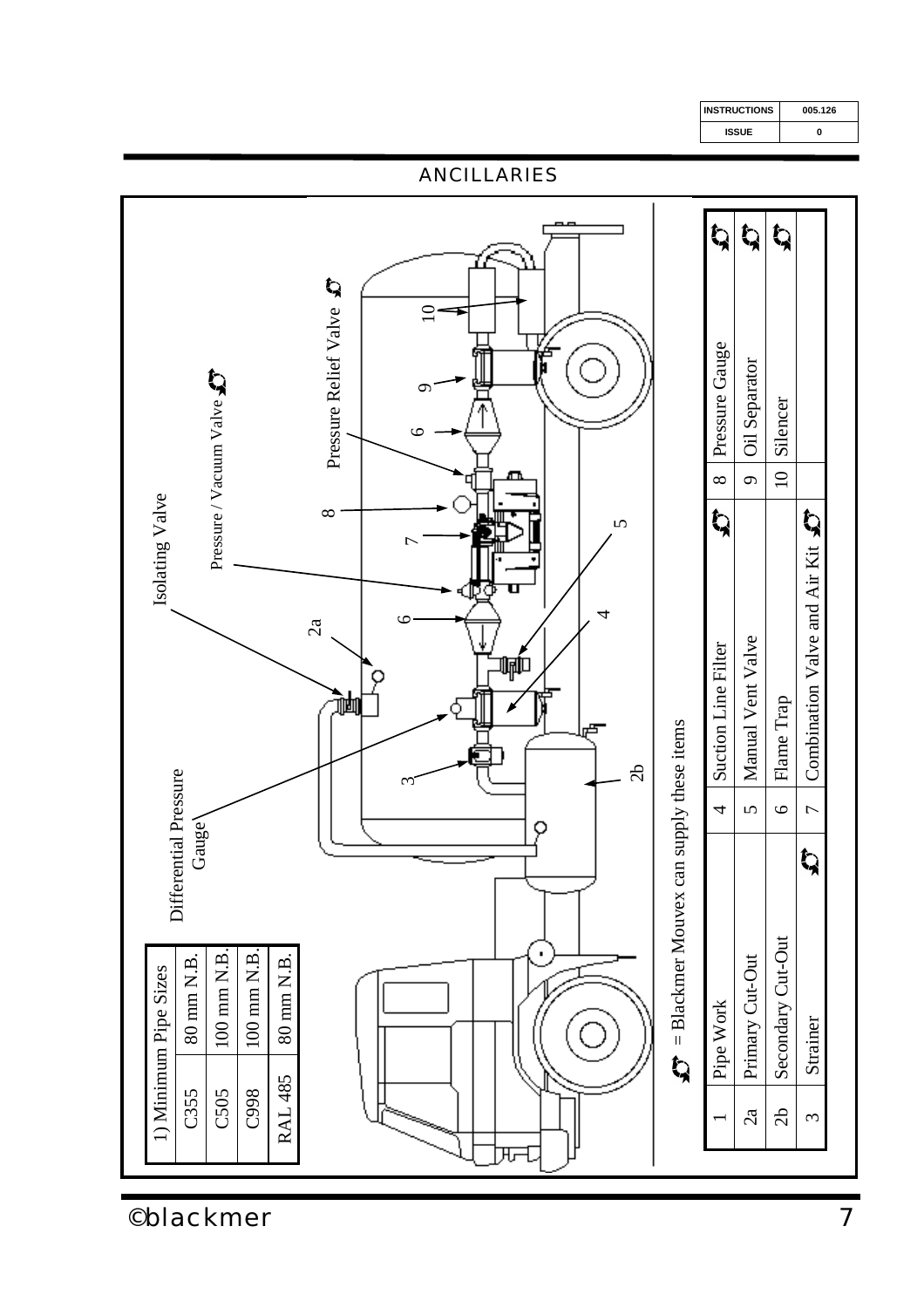| <b>INSTRUCTIONS</b> | 005.126 |
|---------------------|---------|
| <b>ISSUE</b>        | ŋ       |

## *ANCILLARIES*

#### *1) Pipe Work*

i) All pipe work to and from the vacuum pump must be fitted freely and not impart any strain on the rest of the installation, or on the vacuum pump ports.

ii) It is recommended that flexible pipes are fitted either side of the vacuum pump - this will take out pipe work strain as well as reduce noise and vibration.

iii) Ensure all pipe work is rated for pressure and

vacuum and also the high temperature (up to 200ºC.)

## *2) Carry Over Protection*

Liquids must not be allowed to be drawn into the vacuum pump, otherwise serious damage will occur

#### *2a) Primary Cut-Out*

This is a float valve fitted in the top of the vacuum tank to prevent the liquid in the vessel being sucked into the pipe work, between the vessel and the vacuum pump, when the vessel is full.

#### *2b) Secondary Cut-Out*

This is fitted after the primary cut-out and before the vacuum pump.

The device removes and collects any liquid that passes the primary cut-out. This can happen if the liquid starts to "foam" or when the tank is nearly full.

Clear signs should be fitted to tell operators that the secondary tank should be emptied and cleaned after every operation to prevent a build up of sludge at the bottom.

#### *3) Strainer*

The strainer is designed to catch air-borne particles, greater than 1 mm in diameter. Its design allows easy removal of the straining element for cleaning.

The strainer should be mounted between the S.L.F. and the secondary cut-out with the arrow pointing towards the vacuum pump and the removable cap towards the ground.

#### *4) Suction Line Filter (S.L.F.)*

i) The Blackmer Mouvex range of of suction line filters have been developed specially to filter air drawn into the vacuum pump. **Use of these filters will prolong its life.**

ii) When mounting the S.L.F. in the system, ensure there is good access for :

a) Draining the casing sleeve assy. through the ball valve at the bottom,

b) Removal of the sleeve assy. to clean / replace the element.

iii) Ensure the arrow cast on the aluminium filter body points towards the vacuum pump.

iv) Blackmer Mouvex recommend that a differential pressure gauge is fitted across the filter body to show the condition of the element.

#### *5) Vent Valve To Atmosphere*

Fitted on a tee, this should be located in the pipe work between the tank and the vacuum pump. It is necessary

to vent the vacuum pump to atmosphere when starting. *Ensure the air is vented away from the operator - preferably downwards.*



Consult Blackmer Mouvex before allowing gasses other than air to enter the pump.

In applications where volatile gases could be  $\leq$ drawn into the vacuum pump, flame traps



must be fitted on both suction and discharge sides.

1) They should be fitted such that their arrows point away from the vacuum pump

2) A drain plug should also be fitted and this should point downwards when the flame trap is fitted.

3) If flame traps are fitted, a suction line filter must be fitted.

#### *7) Combination Valve*

For combined pressure and vacuum use. It fits directly onto the pump ports and includes the following:

#### *Reverse Flow Valve*

To alternate the direction of flow from the vacuum pump enabling quick changeover from evacuating the tank to pressurising it.

#### *Vacuum Safety Valve*

An adjustable vacuum valve to prevent the pump from drawing excessive vacuums which cause overheating.

#### *Pressure Relief Valve*

Non adjustable, set to 1.0 bar to protect the pump.

#### *Non-Return Valve*

To prevent the vacuum or pressure in the tank from running the vacuum pump backwards.

*If the combination valve is not required i.e. for pressure only or vacuum only applications, non return valves and relief valves should be fitted in the pipe work as shown.*

#### *8) Pressure Gauge (-1 to 1 bar .g.)*

Blackmer Mouvex recommend fitting a gauge to the discharge port of the vacuum pump to indicate the total back pressure due to all the accessories fitted. If this reaches more than +/-0.25 bar when pump is running with the vent valve open, there will be a blockage in the coalecser or flame trap which must be cleared before continuing.

#### *9) Oil Separators (Coalescer)*

To prevent environmental pollution this catches 99% of the oil from the vacuum pump.

#### *10) Silencers*

For good attenuation it is better to fit two of these in series connected by a 180 deg. elbow .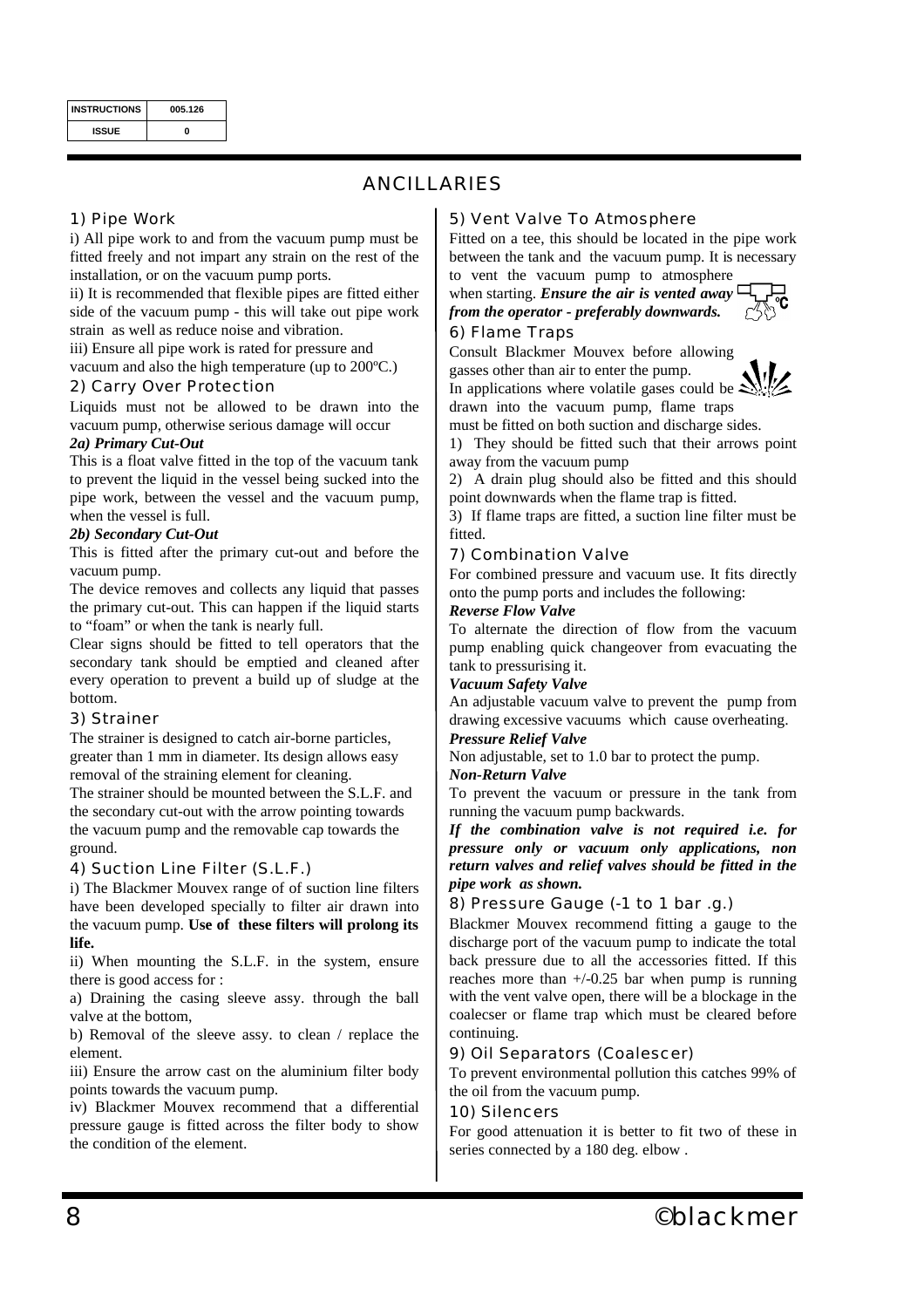| <b>INSTRUCTIONS</b> | 005.126 |
|---------------------|---------|
| ISSUE               | ŋ       |

## **OPERATION**

## **Safety First!**

Before carrying out any maintenance on the vac. pump, ensure it is safe to continue by checking the following:



i) Ensure that the vessel to which the exhauster / compressor is connected is certified to withstand the maximum pressure produced.

ii) On a regular basis, the pressure and vacuum relief valves should be checked for correct operation by artificially loading the compressor. Do this with a calibrated gauge connected to the exhauster / compressor.

## **We Dangerous Gases**

Gas / air mixtures which are potentially volatile or explosive must not be introduced into the exhauster / compressor. If gases other than air are involved, consult Blackmer in order to approve the application.

#### Wear protective gloves  $^{\circ}$ C $\leq$

The exhauster / compressor and associated pipe work may still be hot to touch after the pump has stopped running.

When checking the pressure relief valve, beware of hot air from the valve and the hot temperature of the valve and pipe work.

## Check the oil tank

#### *Before running the exhauster / compressor:*

- Check the oil level in the tank,
- Check the condition of the oil. If mixed with water and / or sludge this indicates that there is a carryover from the vacuum tank. See trouble shooting page.

Check to see if drip feed lubricators are dripping. If these are dripping, it is possible there will be too much oil already in the exhauster / compressor.

**Do not run the exhauster / compressor if it is full of oil.** If the pump is run, it will fail. The pump must be stripped and cleaned of all excess oil.

#### *With exhauster / compressor running:*

Check drip feed lubricators. If the oil or drip feeders appear dirty, check inside for contamination of the oil. If this the case, check the system over for possible carry-over from the tank. Ensure no carry over does not block the suction filter, flame trap or strainer and that liquid cannot be drawn into the exhauster / compressor.



## Know How To...

It is essential that those responsible for the maintenance are competent to install and operate this exhauster/ compressor. If this is not the case, contact Blackmer for advice first.



Wear ear defenders when running the exhauster / compressor. The noise produced by these exhausters / compressors can lead to hearing injuries causing deafness if your ears are not adequately protected.

## 帰回

## Environment

1) If working on a static vacuum pump installation, ensure the surrounding area is safe to work in. If in doubt, consult the person in charge of site

2) If working around a vehicle, ensure it is parked safely away from other moving vehicles and with brakes securely applied.

3) Beware of dangerous gases or liquids. Contents of the tank, pipe work, vacuum pump and filters could be life threatening. Be aware of the dangers and take all the necessary precautions before attempting any maintenance.

## Check The Suction Line Filter

*Before running the exhauster / compressor*, open the drain valves on the S.L.F. and the secondary cut-out, to ensure all liquid is drained out. **Ensure there is no dirt blocking the drain valve.**

Be sure the contents are not dangerous to handle or inhale.

*Run the exhauster / compressor* with the vent valve open and check the condition of the S.L.F. element by reading off the differential gauge (if fitted). If gauge shows red, the element must be removed and steam cleaned.

Be sure the contents of the filter are not dangerous to handle / inhale.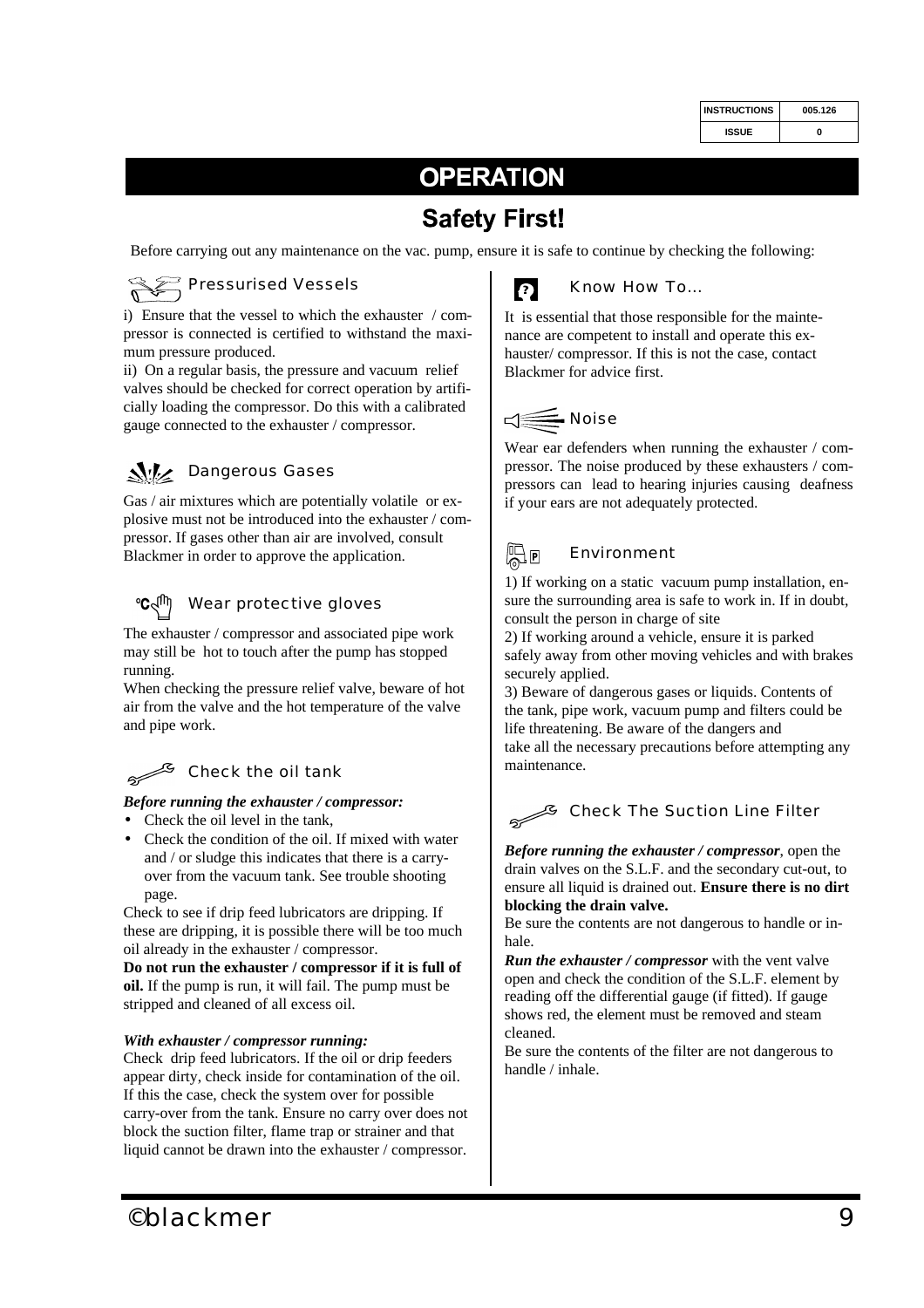| <b>INSTRUCTIONS</b> | 005.126 |
|---------------------|---------|
| <b>ISSUE</b>        |         |

## **Start-up Procedure**

#### Step 1

Open all valves necessary to vent the vacuum tank to atmosphere. Be sure there is no possibility of operating the vacuum pump against a pressure / vacuum before it reaches the correct running speed.



Step 2

Start engine up and run at idle speed. Depress the clutch pedal

Engage P.T.O.

#### Step 3

Set the engine speed to give the correct vacuum pump speed.



MAX - 1500 rpm MIN - 1200 rpm above 1.5 bar 1000 rpm below 1.5 bar

Step 4 Release clutch to engage P.T.O. slowly.



#### Step 5

Check the drip feed lubricators are working and delivering the correct amount of oil.



### Step 6

Close all valves and proceed to evacuate / or discharge the tank.



## **Shut-Down Procedure**



Diesel Driven Packs Switch off engine at the control box. **Do not reduce engine speed.**

## 2) Caution



If this is the case, open the vent valve first, then re-start the vacuum pump. Once the pump is up to speed , close the vent valve slowly. b) input speed is too slow.

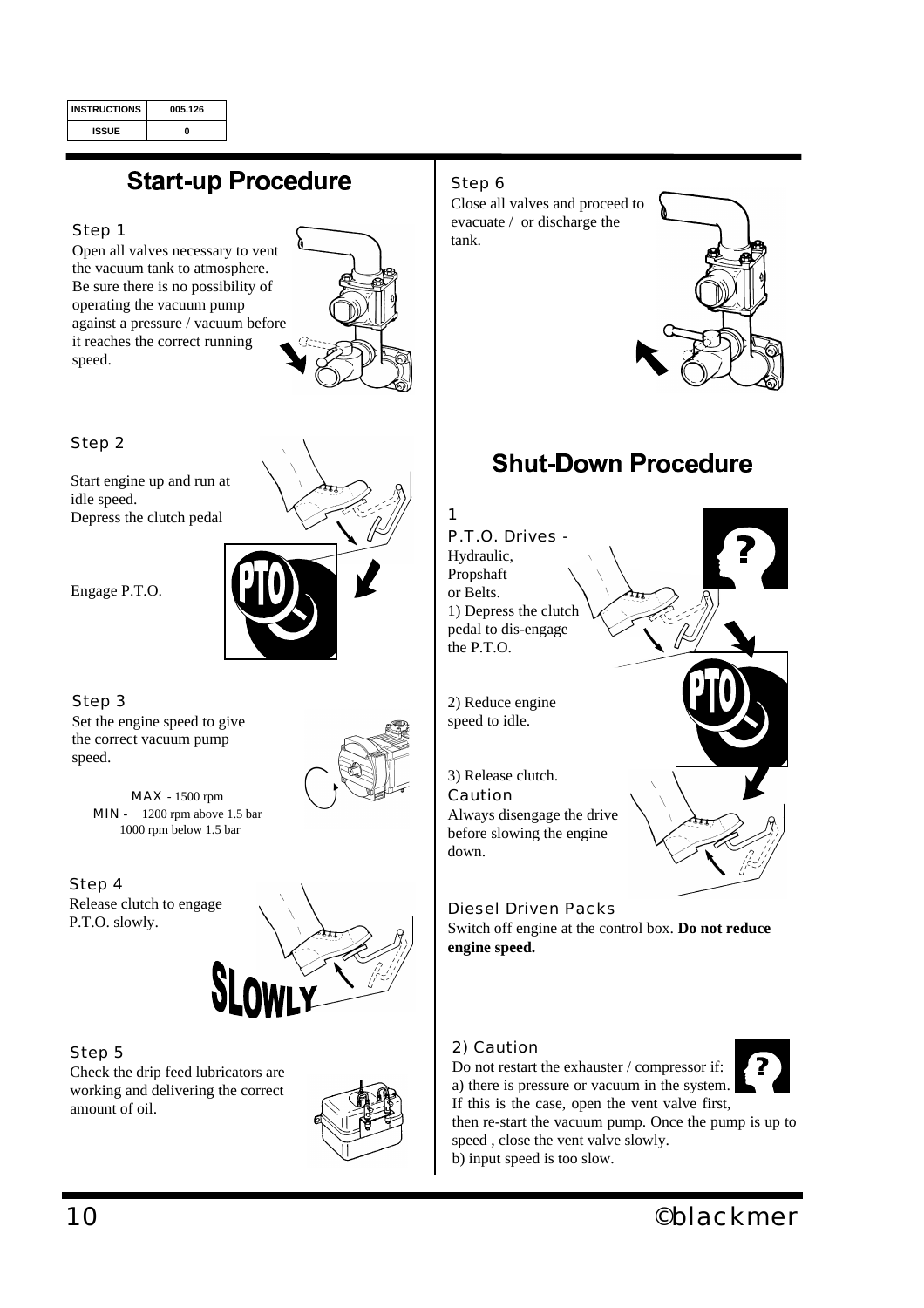| <b>INSTRUCTIONS</b> | 005.126 |
|---------------------|---------|
| ISSUE               | ŋ       |

## **Maintenance Safety First!**

Before carrying out any maintenance on the vac. pump, ensure it is safe to continue by checking the following:

## Pressurised Vessels

i) Ensure that the vessel to which the exhauster / compressor is connected is certified to withstand the maximum pressure produced.

ii) On a regular basis, the pressure and vacuum relief valves should be checked for correct operation by artificially loading the compressor. This should be done with a calibrated gauge connected to the compressor.

#### $\mathcal{N}$ Dangerous Gases

Gas / air mixtures which are potentially volatile, explosive or harmful to health may be present in the tank. Maintenance personnel MUST be aware of the tank contents and all the relevant dangers BEFORE attempting any maintenance.

#### $\mathbf{C}$ Wear protective gloves

The exhauster / compressor and associated pipe work may still be hot to touch after the pump has stopped running. Viton seals can be hazardous to health if exposed to temperatures above 300ºC.

When checking the pressure relief valve, beware of hot air from the valve and the hot temperature of the valve and pipe work.



## Know How To...

It is essential that those responsible for the maintenance are competent to install and operate this exhauster/ compressor. If this is not the case, contact Blackmer for advice first.

#### **Daily**

- Operate manual drain valves on Suction Line Filter, Oil Filter and Secondary cut-out tank. *Ensure these are not blocked.*
- Visual check on oil level and drip feed rate.
- Inspect the strainer element and flame trap element. *If contaminated with sludge, consult trouble shooting page* **Weekly**
- Check the operation of all relief valves and non-return valves.
- Top up oil tank.
- Clean external surfaces:
- Exhauster / compressor should be left for 1 hour after running before cleaning.
- Do not aim high pressure water jets at shaft seals.

#### $\boxtimes$ **Power Supply**

The power supply to the vacuum pump must be isolated with a warning notice left at the point of isolation for other operators.

## Noise

Wear ear defenders when running the exhauster / compressor. The noise produced by these exhausters / compressors can lead to hearing injuries causing deafness if your ears are not adequately protected.



1) There are heavy components within the vacuum pump

which will cause injury if mishandled. 2) An M12 lifting eye can be fitted between the inlet and dis-

charge ports. This is a lifting point for the vacuum pump only. Ensure it is unbolted from pipe work and mountings before lifting.

## Environment

1) If working on a static vacuum pump installation, ensure the surrounding area is safe to work in. If in doubt, consult the person in charge of site

2) If working on a vehicle, ensure it is parked safely away from other moving vehicles and with brakes securely applied. 3) Beware of dangerous gases or liquids. Contents of the tank, pipe work, vacuum pump and filters could be life threatening. Be aware of the dangers and

take all the necessary precautions before attempting any maintenance.

## **Maintenance - Check List**

### *1200 hours or 12 months*

- Strip down each end and replace all seals.
- Clean out the bearings and apply fresh grease. Ensure remote grease pipes are fully primed.
- Check the blades and replace if worn.
- Check the distance sleeves and replace if worn.
- Check the condition of the suction line filter elements. Either clean the element or replace. *3600 hours or 3 years*
- Strip down and replace all seals and bearings.
- Apply fresh grease. Ensure remote grease line are fully primed.
- Check the blades and replace if worn.
- Check the distance sleeves and replace if worn.
- Check the condition of the coupling and replace if worn.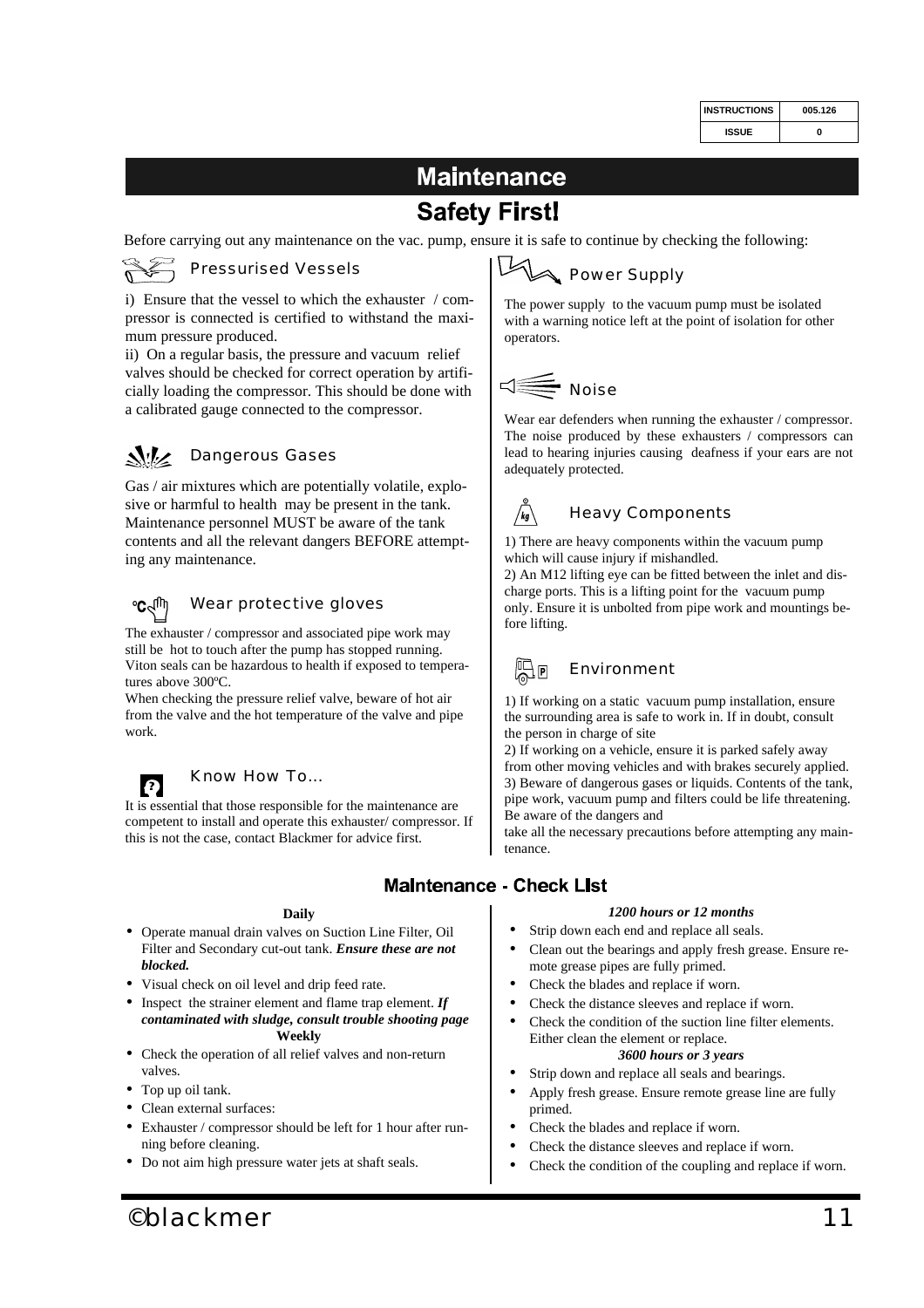| <b>INSTRUCTIONS</b> | 005.126 |
|---------------------|---------|
| <b>ISSUE</b>        | Λ       |

## **DIS-ASSEMBLY**

### *BEARING CAP REMOVAL*

Take out the three M10 cap screws **[20],** and remove the bearing cap **[3]**. **Note -** liquid gasket is used to seal between the bearing cap and the sideplate. This seal will have to be broken to remove the bearing cap.

## *SIDEPLATE INSPECTION*

## *1)*

Draw out the bearing **[9]** from the sideplate **[2]**  this should be a slide fit.Check the bearing for any wear or damage and replace if necessary.

### *2)*

Check the machined face of the sideplate for any damage or wear. The sideplate can be re-ground flat by as much as **5/1000" (125 µm)**. If damage is more severe, the sideplate must be replaced. When re-grinding, a bearing cap shim will have to be fitted to compensate for the amount of material removed. These shims are available in **2/1000"** and **5/1000" ( 50 and 125 µm)** sizes. The sideplate clearance must then be measured when the sideplate is rebuilt.

## *3)*

Remove any old sealant from the machined face and clean sideplate thoroughly. Blow the oil way hole in the sideplate through from both ends to ensure there is no foreign matter blocking it.

**Oil Hole** 15/16  $17/18$ 2 ĥ 10 3

## *BEARING CAP INSPECTION*

1) Check the oil seal **[10]** for any wear or damage. Generally it should last 1500 hours running time or approx. 6 months.

2) Clean up the machined face to remove the old sealant, and make sure the oil way groove is clear.

3) To replace the oil seal, tap out the old one from the bearing cap using a drift.

4) Check the oil sleeve [6] for any wear or damage and replace if necessary.

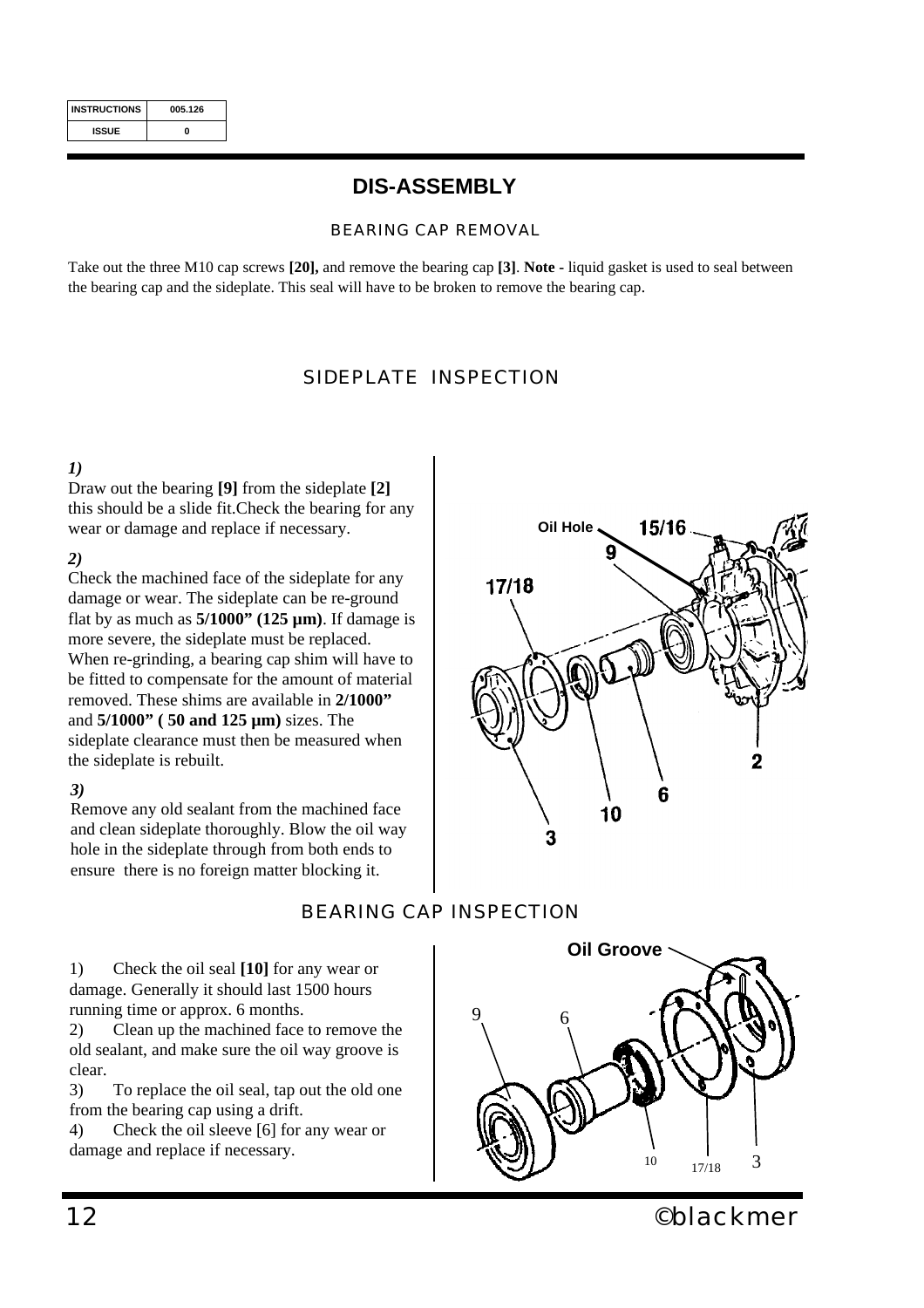| <b>INSTRUCTIONS</b> | 005.126 |  |  |
|---------------------|---------|--|--|
| <b>ISSUE</b>        | ŋ       |  |  |

## **REBUILDING THE SIDEPLATE**

- Blow the oil way hole in the sideplate through from both ends to ensure there is no foreign matter blocking it.
- Remove any old sealant from the machined face and clean sideplate thoroughly.
- Before re-fitting the bearing clean thoroughly then oil it.
- Slide bearing into the sideplate so that the thrust side which has the writing on - faces away from the sideplate
- Lay the bearing cap on a clean and flat surface.
- Fit the new oil seal with the lip and spring facing up i. e. facing the rotor.
- Locate the oil sleeve through the rotor side of the oil seal.
- Apply loctite around the machined face of the sideplate bearing aperture - ensure this does not contaminate the bearing.
- Fit the bearing cap [3] to the sideplate with the oil groove in the bearing cap lined up with the oil hole in the sideplate.
- *Note* If a bearing cap shim is used, the hole in the shim must be aligned with the oil groove in the bearing cap.
- Fit the three M10 cap screws [20] and tighten to the correct torque.



## *SIDEPLATE CLEARANCE SETTING*



*1)* The sideplate clearance is measured with the correct ends of the rotor located in their corresponding sideplates as shown.

Ensure the rotor is fully home in the sideplate by tapping the free end with a hide mallet,then remove the lifting hook from the lifting eye.

*2)* With two feeler gauges, one each side of the rotor shaft as shown, check the clearance. *Do not check the clearance with only one feeler gauge.*

> *Allowable Clearance is Min. = 5/1000" (125 µm) Max. = 7/1000" (175 µm)*

*3)* To increase the clearance, add shaft shims **[13 or 14]** to the rotor shaft - care will have to be taken when lowering the rotor back into the sideplate, to prevent the shim catching.

To decrease the clearance add a bearing cap shim **[17 or 18]** between the sideplate and the bearing cap.

4) Mark each sideplate "*CW*" or "*AC*" to identify which end of the rotor the clearances were set to.

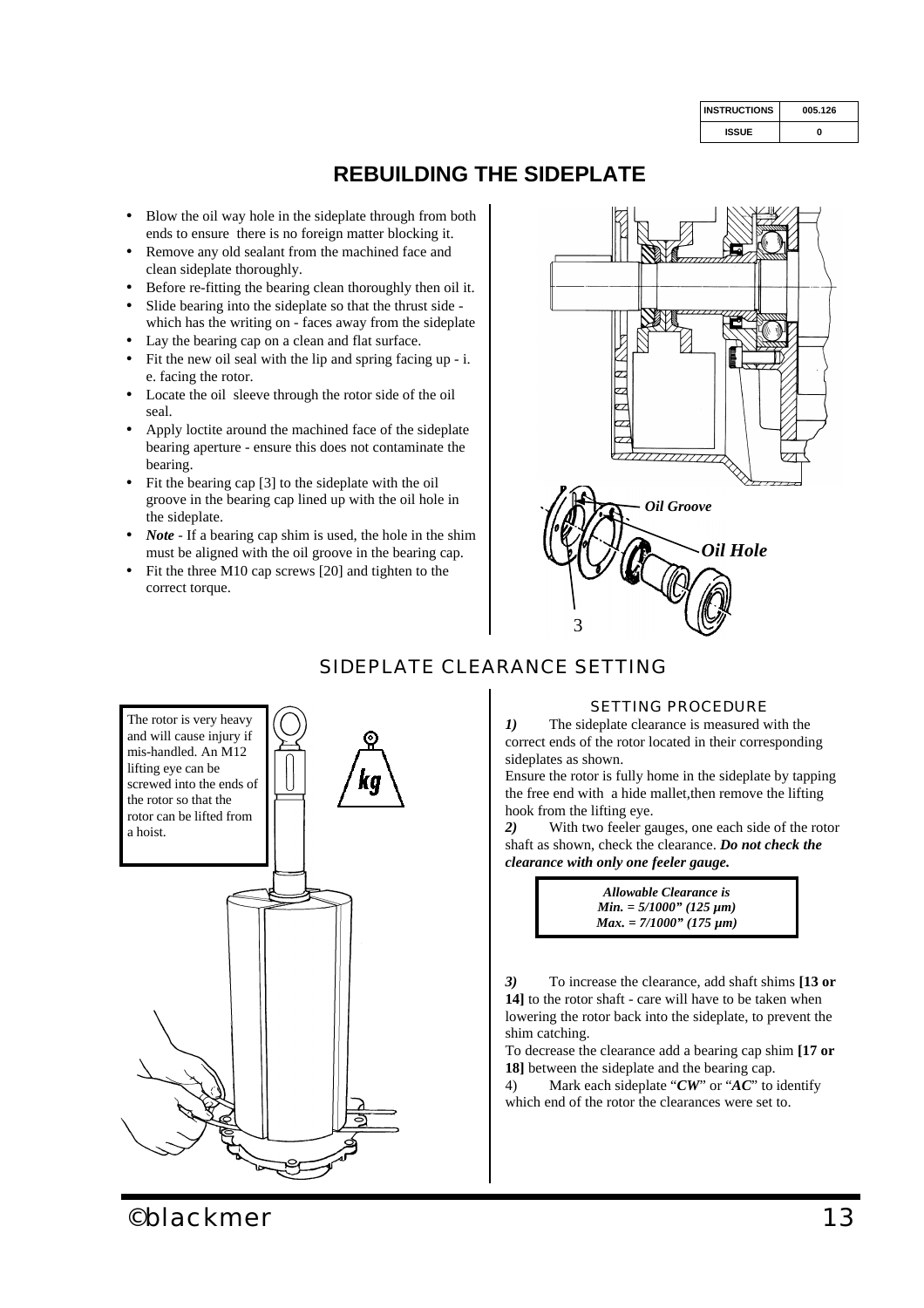| <b>INSTRUCTIONS</b> | 005.126 |  |  |
|---------------------|---------|--|--|
| <b>ISSUE</b>        | Λ       |  |  |

## *BLADE INSPECTION*

## *1) Safe Blade Removal*

- Remove sideplate assembly and draw out blades. *Blades may still be hot after use.*
- **New blades are now manufactured with asbestos-free material.** However some machines may still have blades which contain asbestos materials. Such blades must not be cut, machined or re-shaped on an abrasive surface in any way. Inhalation of dust fibres from any machining of these blades, can cause serious damage to health. If in doubt, please contact Blackmer Mouvex Ltd.



## *2) Blade Wear*

Check the length of each blade, if worn below the minimum length a new set of blades should be fitted.



## *3) Defects*

*When checking blades, look for the following symptoms*

- Chipped blade tips
- Cracks in the blade tips due to burning.
- Dry patches
- Heavy wear on the ends (this is more visible on on the sideplates).
- Bent or twisted blades.
- if these symptoms are present, refer to the faults and remedies.

## *4) Blade Breakage*

Whenever there has been a failure involving blades breaking, always

- ensure blade debris is completely removed before putting a new set of blades in.
- ensure reason for blade failure has been established.
- ensure valves are set correctly and pipe work is drained and cleaned.
- check the body and rotor for any damage.

## *5) Disposal*

All asbestos waste must be disposed of at an authorised site.It must be suitably packed, sealed polythene in bags and labelled in accordance with the latest asbestos regulations.

## *6) Storage*

Blades should be kept covered up and coated with a film of oil at all times. Store on a clean flat surface in a dry atmosphere.

## *7) Blade Renewal*

When replacing blades take care that the blades are put in the correct orientation. The knife edge should be in contact with the bore.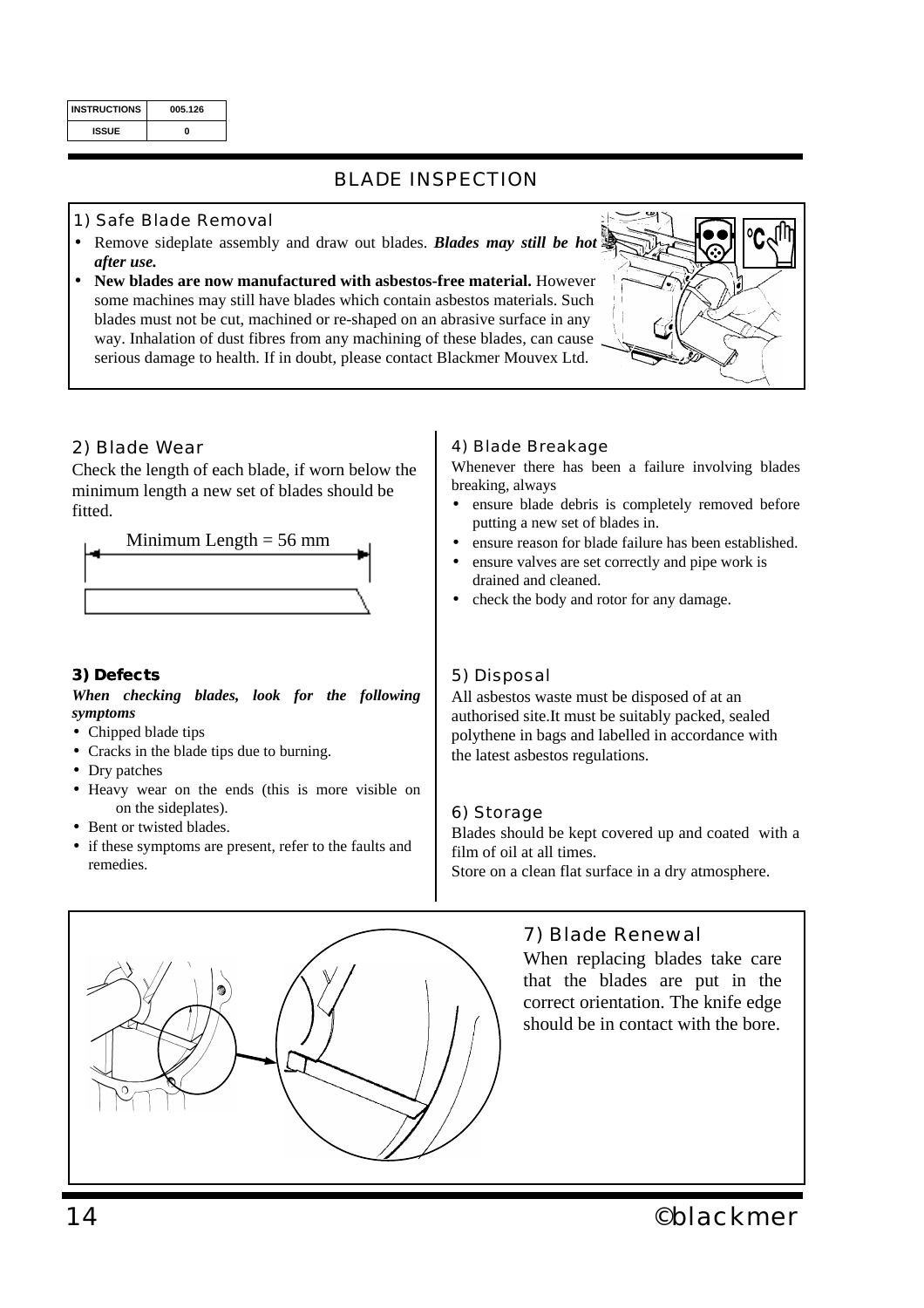| <b>INSTRUCTIONS</b> | 005.126 |  |  |
|---------------------|---------|--|--|
| ISSUE               | ŋ       |  |  |

## *ROTOR INSPECTION*

## *1) Rotor Removal*

Remove rotor from the body carefully. The rotor is very heavy and will cause injury if mis-handled.

### *2) Rotor Care*

Once the rotor has been removed, rest it in safe place where it cannot roll away and cause damage. Protect the rotor from being damaged and clean thoroughly. Check rotor slots for damage or bruising. Blades should slide freely in the slots. Damage or bruising to the slots should be filed off.

### *3) Blade Breakage*

If the vacuum pump has failed due to broken blades and

or a carry-over , the rotor may have bent. We recommend that the rotor is mounted on vee blocks and checked for run-out - if in doubt consult Blackmer Mouvex Ltd.



| Rotor Run Out (measured on Vee Blocks) |                       |  |
|----------------------------------------|-----------------------|--|
| Max.                                   | $4/1000$ " (0.100 mm) |  |



## *BODY INSPECTION*

#### *1) Inspection*

Clean body thoroughly. The bore of the body should be checked for:

*a)* Cracks

*b)* Corrugation - This will appear as a series parallel lines either partially or completely around the bore These will have to be honed out even if this corrugation light and cannot be felt.

## *2) Re-honing*

The honing allowance is approximately 1mm on the diameter. However, to measure how much material can be honed it is best to measure "x"- this is the amount of material between the dowel pin hole at the nip and the actual bore of the body.



| Nip Measurement "X"                        |                                                                                                                                                      |                    |  |  |  |
|--------------------------------------------|------------------------------------------------------------------------------------------------------------------------------------------------------|--------------------|--|--|--|
| Max.                                       | Min. Size                                                                                                                                            |                    |  |  |  |
| Size                                       | High Pressure Use<br>Low Duty Use<br>(up to $1.0$ Bar g.<br>(less than $0.8$ Bar g.<br>pressure or 0.82<br>pressure or 0.7 bar<br>bar vac.)<br>vac.) |                    |  |  |  |
| $9.57$ mm                                  | $9.37 \text{ mm}$                                                                                                                                    | $9.17 \text{ mm}$  |  |  |  |
| Actual Nip Gap Size Between Rotor and Body |                                                                                                                                                      |                    |  |  |  |
| Max.<br>Min.                               |                                                                                                                                                      |                    |  |  |  |
|                                            | $0.150 \text{ mm}$                                                                                                                                   | $0.250 \text{ mm}$ |  |  |  |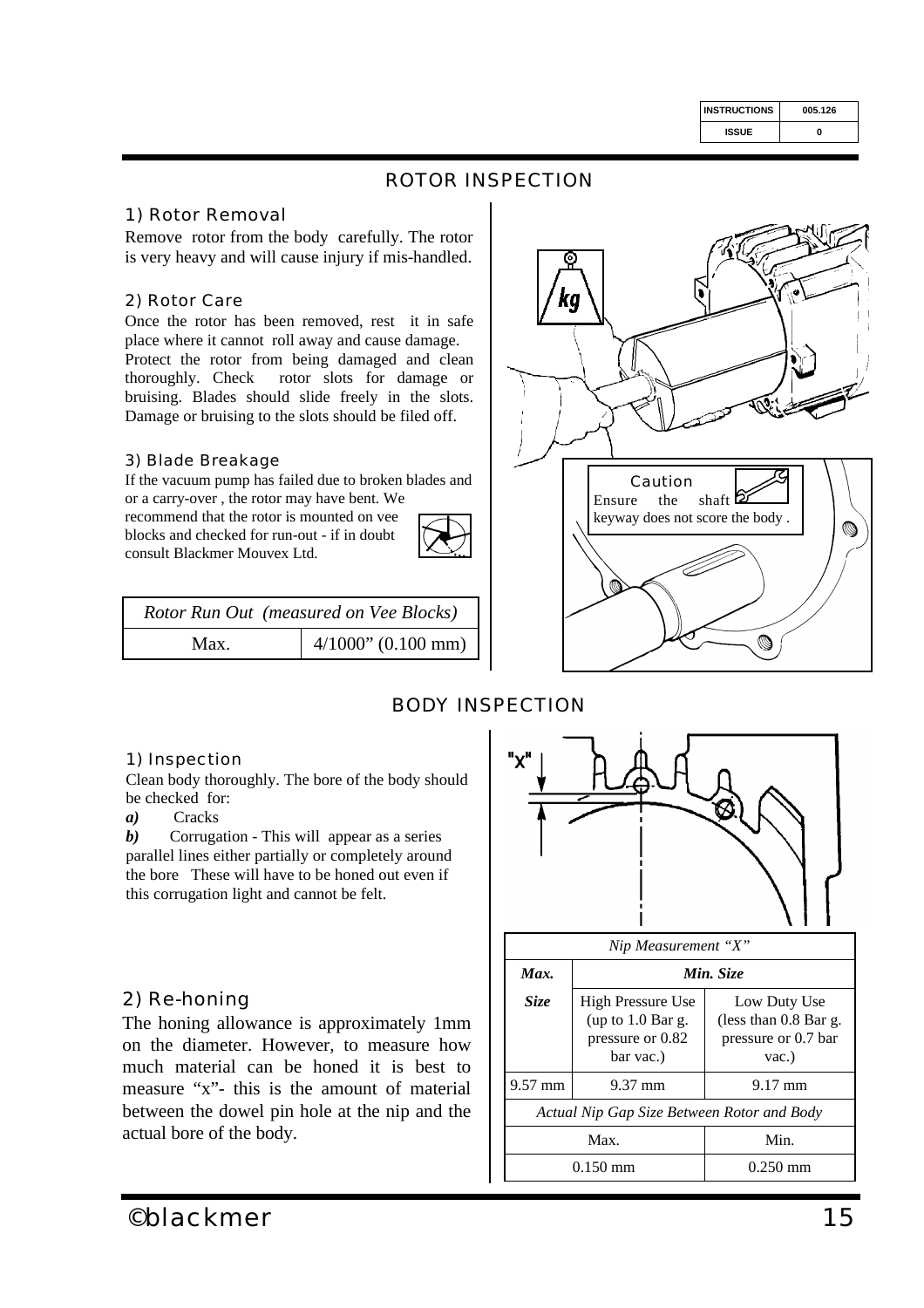| <b>INSTRUCTIONS</b> | 005.126 |  |  |
|---------------------|---------|--|--|
| <b>ISSUE</b>        |         |  |  |

## *REBUILDING THE RAL 485*

## *STEP 1*

- Stand the body **[1]** onto its port flanges on a clean bench
- Tap the four dowel pins **[19]** into the body two each end. *The dowels pins must not be left in the sideplates.*
- Fit a new body shim **[15 or 16]** only if one is required. Body shims are required if the float is too low. If in doubt, measure the length of the rotor, the length of the body and the sideplate clearance for both sideplates.

Body Length  $= a$ Rotor Length  $= b$ Total sideplate clearance (both ends added) =  $c$ Float =  $d = a -(b+c)$  $Max.d = 400 \mu m$ Min  $d = 200 \mu m$ 

*Float Calculation*

## *STEP 2*

- Fit one sideplate assembly to the correct end of the body. *These should already have been marked "cw" or "ac" when the clearances were set with the rotor.*
- Ensure the sideplate orientation is the right way up the rotor axis will be towards the nip.
- Smear a small amount of copper slip into the bores of the distance sleeves and the bearing inner races to prevent any possible corrosion which may occur and to aid future dismantling,

## *STEP 3*

- It is important to place the rotor in the body in the correct orientation. Before picking the rotor up, check which rotation each end is. Once fitted, the arrow stamped on the rotor ends, should point in the same direction as the arrows cast on the body.
- *The rotor is very heavy and will cause injury if mis-handled.* If necessary use lifting equipment or another person to take some of the weight.
- *Ensure the correct end of the rotor goes in first. The clockwise end of the rotor should be placed into the body from the anti-clockwise end* (and vice versa). From the opposite end of body, lay the rotor in the bore. *Avoid damaging the bore* by keeping the shaft key way facing upwards.Once the rotor is fully onto the bore, slide it through the sideplate.

## *STEP 4*

**1)** Lightly oil the blades then slide them into the slots.

**2)** When replacing blades take care that the blades are put in the correct orientation. The knife edge should be in contact with the bore and point the same direction as the arrows on the body and on the ends of the rotor.



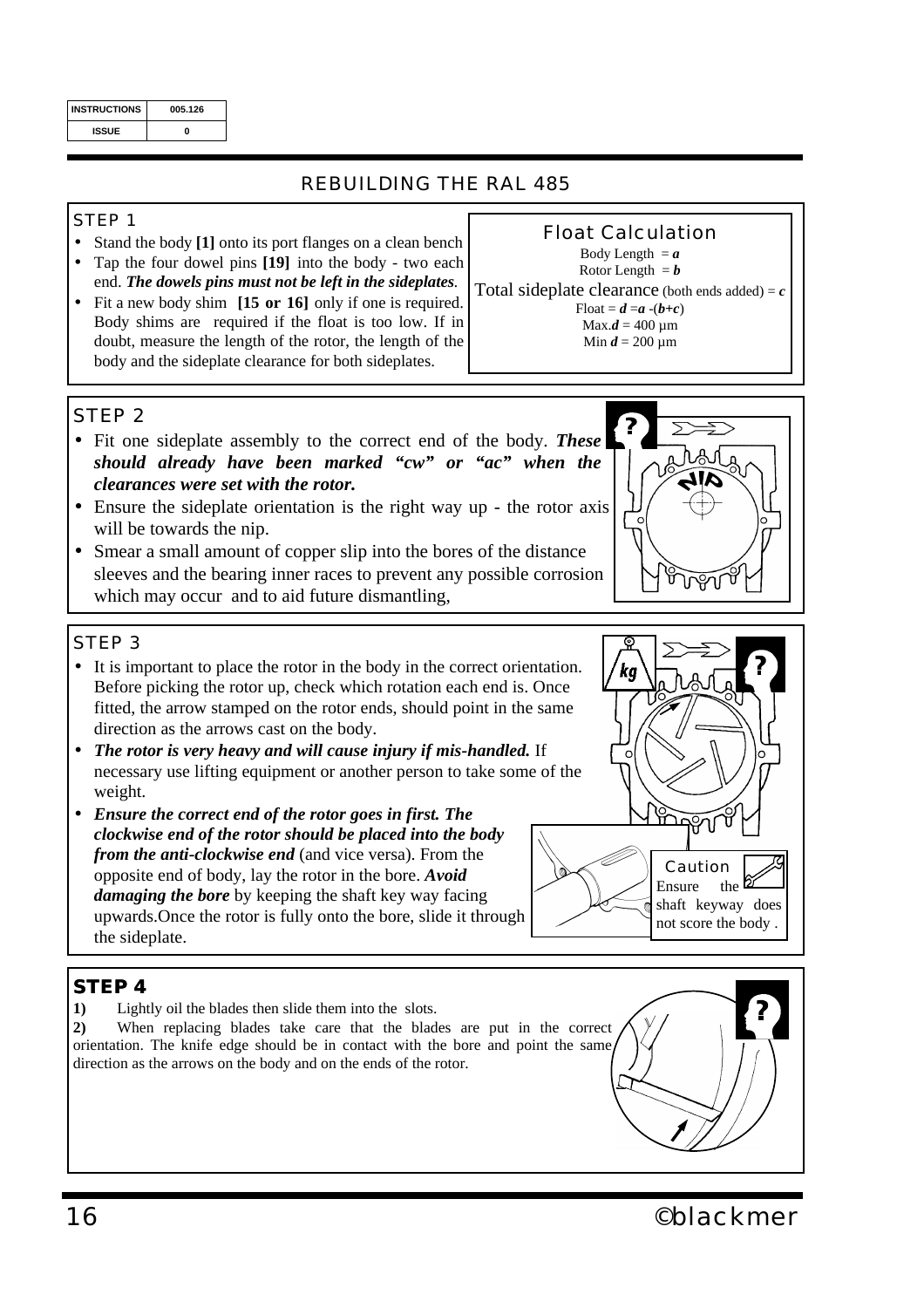# *REBUILDING THE RAL 485 (CONT.)*

## *STEP 5*

- Apply Hermatite to the sealing face of the body. This should be applied to
- form a continuos seal around the body, circling the six bolt holes and two dowels.
- **Avoid getting Hermatite inside the vacuum pump.**
- Apply copper-slip to the oil seal sleeve and bearing bores of the second sideplate.
- Slide the sideplate over the rotor shaft and lift the rotor shaft slightly to locate the sideplate onto the dowel pins. Insert the six M10 cap screws [20] and tighten to a torque of 35 Nm.
- Turn the vacuum pump over onto its feet.
- /kg • *The assembly is very heavy and will cause injury if mis-handled.*

## *STEP 6*

• Now fit the cooling fans onto the rotor shaft.

If the blade segments fell apart whilst the fan was removed, they must be put back together and held in place by the thrust sleeves **[7].** Notice that there is a clockwise and an anticlockwise fan. The blade segments are not interchangeable, therefore care must be taken to same direction.

Convex side of the blade segments always faces away from the vacuum



• Running the vacuum pump in the wrong direction will cause damage and will not be covered by warranty.

• Replace the drive and non-drive end covers, and secure with the M8 cap screws **[22]** tightened to

*©blackmer 17*

a torque of **20 Nm**.

*Step 7*





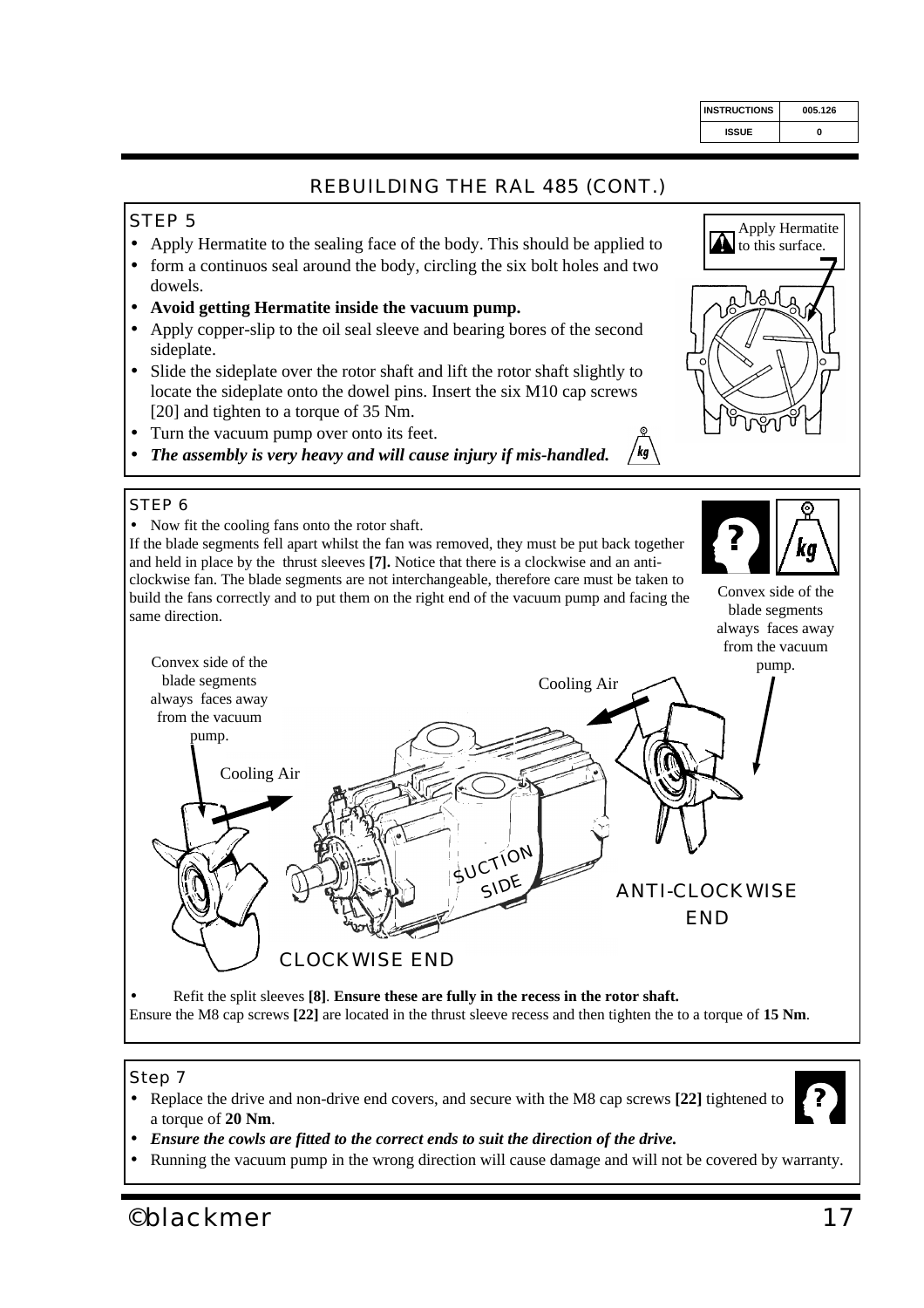| <b>INSTRUCTIONS</b> | 005.126 |  |  |
|---------------------|---------|--|--|
| <b>ISSUE</b>        | Λ       |  |  |

## *REVERSE FLOW VALVE OVERHAUL*

## *1) Seal Renewal*

- Take out four M10 cap screws and remove the valve assembly from the vacuum pump. *Note* - The vacuum pump may still be hot after use.
- Unscrew the M16 nut **[30]** and remove the handle **[32].**
- Using circlip pliers, and remove circlip **[28].**
- Draw out the plug valve **[21].**
- Clean out the bore inside the body **[18]** and also the plug valve.
- Remove the 'o' ring seal **[24],** and replace with new.
- Lightly grease the 'o' ring seal before locating the plug valve into the valve body aperture. Slide it in and ensure the 'o'ring seal does not pinch on the casting.
- Locate the handle in the top of the plug valve and secure with the M16 nut.
- *2) Air Kit Maintenance*

Check regularly that the air cylinder is operating i.e. pushing / pulling the plug valve handle to the extreme positions.

## *1) Re-install Vacuum Pump* Check for:

- Correct Rotation of vacuum pump with respect to the drive.
- Correct orientation of vacuum pump with respect to the pipe work.
- Correct coupling alignment.
- Ensure the vacuum pump is isolated from the vacuum tank.
- Check for any noise due to rubbing fans or guards etc.

## *2) Gauges*

Fit a pressure gauge to the "discharge" port of the vacuum pump and a vacuum gauge to the "suction" port.

## *3) Start-Up Vacuum Pump*

- Run vacuum pump following the "Start-Up" Procedure" in the Operation Instructions. *Do not shut the vent valve off yet.*
- Select the vacuum position on the combination reverse flow valve if one is fitted.

## *3) Check Valve Maintenance*

- Turn reverse flow valve over and prise out the check valve seat **[22]**.
- Remove check valve **[23]** from body **[18]**, this should be a loose fit inside the casting. Examine the check valve for any damage, wear or coating of burnt oil. Ensure it is free to slide in the body casting. *Note*  the check valve may be made from material which

contains asbestos. It must not be cut, machined or re-shaped on an abrasive surface in any way. Inhalation of dust fibres from any machining of these blades, can cause serious damage to health. If in doubt consult Blackmer Mouvex Ltd.



- Clean out the casting and replace check valve into the hole *open end first.*
- Replace check valve seat into the recess in the in the body.
- Turn valve body over.
- With new gaskets **[27]** placed on the ports of the vacuum pump, locate the reverse flow valve over each port - check valve goes over discharge port then secure with the four cap M10 screws.

## *COMMISSIONING*

## *4) Check List*

- Check the speed
- Re-check the rotation is correct.
- Check the vacuum gauge if this is reading greater than 500 mbar a blockage exists and must be rectified.
- *5) Vacuum Test*
- Isolate the pipe work from the tank by closing off the travel valve.
- Slowly shut the vent valve off and observe the reading on the vacuum gauge fitted to the vacuum pump, ensure the vacuum does not exceed 0.82 mbar .
- Adjust the vacuum snifter valve so that the max. vacuum does not exceed 0.82 bar (gauge).
- ( This fitted to the combination valve or the on the bottom of the pressure / vacuum valve assembly).
- After 40 mins open the vent valve.

## *6) Shut-Down*

Shut system down following "Shut-Down Procedure" in the Operation Instructions